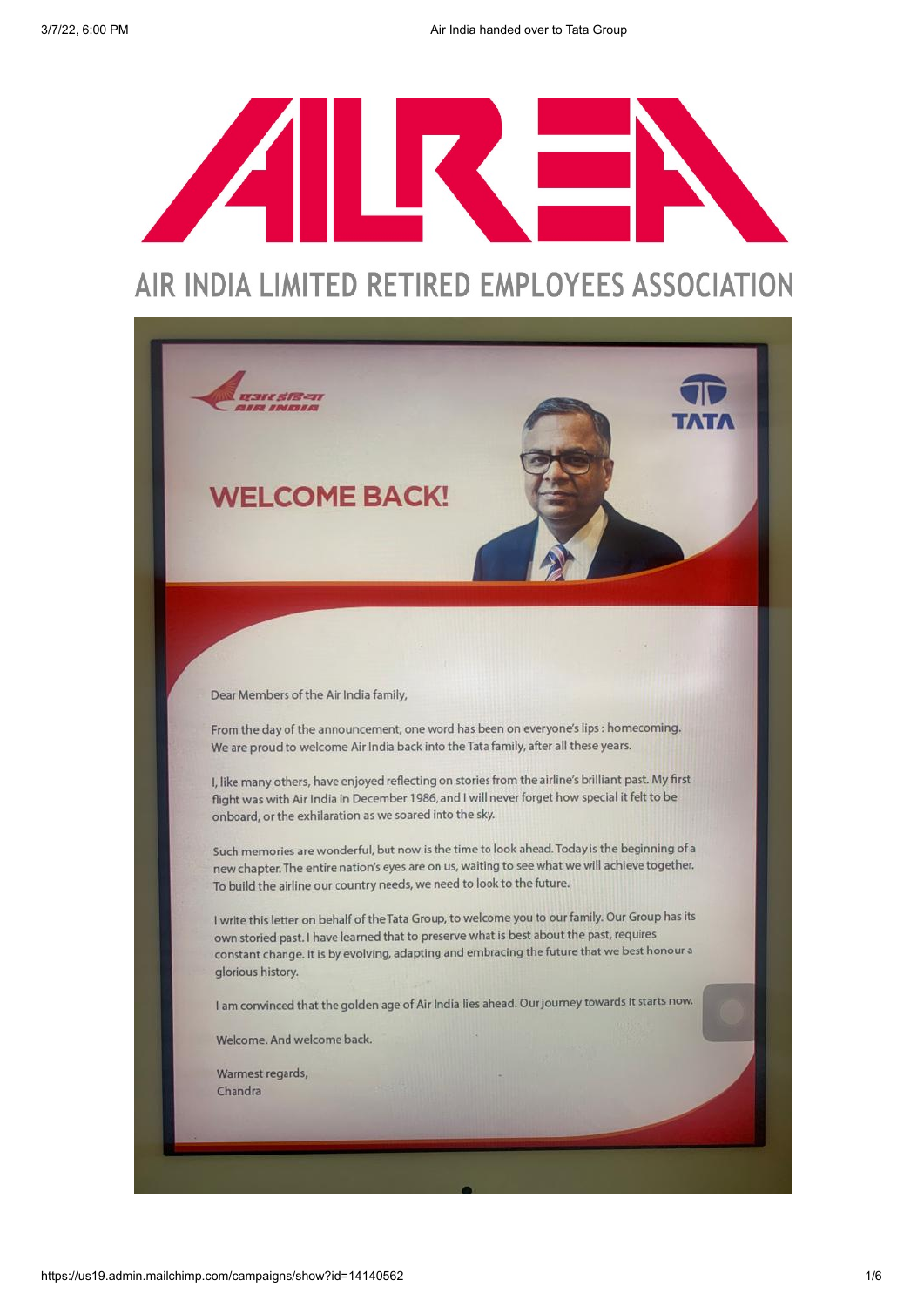

#FlyAI: A brand new chapter unfolds for Air India as part of the Tata Group.

Two iconic names come together to embark on a voyage of excellence.

Looking forward to soaring high propelled by our rich legacy & a shared mission to serve our Nation.

# **Welcome Aboard. @TataCompanies**

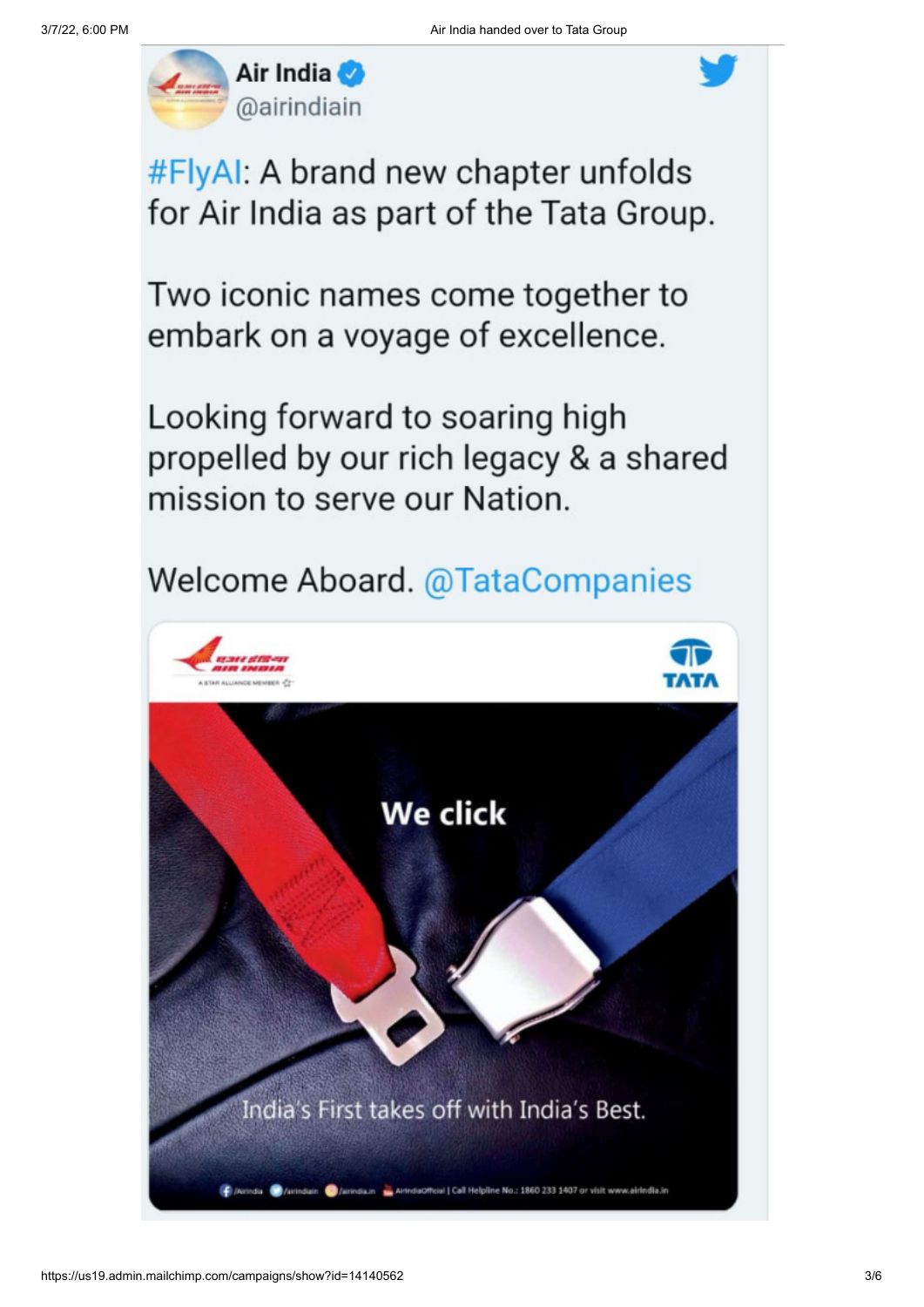## Air India handed over to Tata Group

India Today January 27, 2022

The government has notified the agreement between Air India and special purpose vehicle AIAHL for the transfer of non-core assets

The government on Thursday officially handed over Air India to the Tata group. The Tata Group now takes full control of the iconic 'Maharaja'.

The government has notified the agreement between Air India and special purpose vehicle AIAHL for the transfer of non-core assets.

The strategic disinvestment transaction of Air India successfully concluded today with the transfer of 100 per cent shares of Air India to Talace Pvt Ltd along with management control. A new Board, led by the Strategic Partner, takes charge of Air India, Secretary, DIPAM stated.

## EFFECTIVE DISINVESTMENT OF AIR INDIA

Union Minister Jyotiraditya Scindia said it is indeed noteworthy that the disinvestment process of Air India has been brought to a successful conclusion in a time-bound manner.

"This proves the govt's ability, and the resolve to carry out disinvestment effectively in non-strategic sectors in the future. Best wishes to the new owners. I am confident that the airline will bloom under their wings, and pave the way for a thriving and robust civil aviation industry in India," Scindia said.

## AIR INDIA GOES TO TATA

Department of Investment and Public Asset Management (DIPAM) **Secretary** 

Tuhin Kanta Pandey said that the formalities have been completed and the Air India disinvestment transaction is closed.

The shares have been transferred to Talace and a consideration amount has been received, the DIPAM Secretary said.

#### FORMALITIES COMPLETED